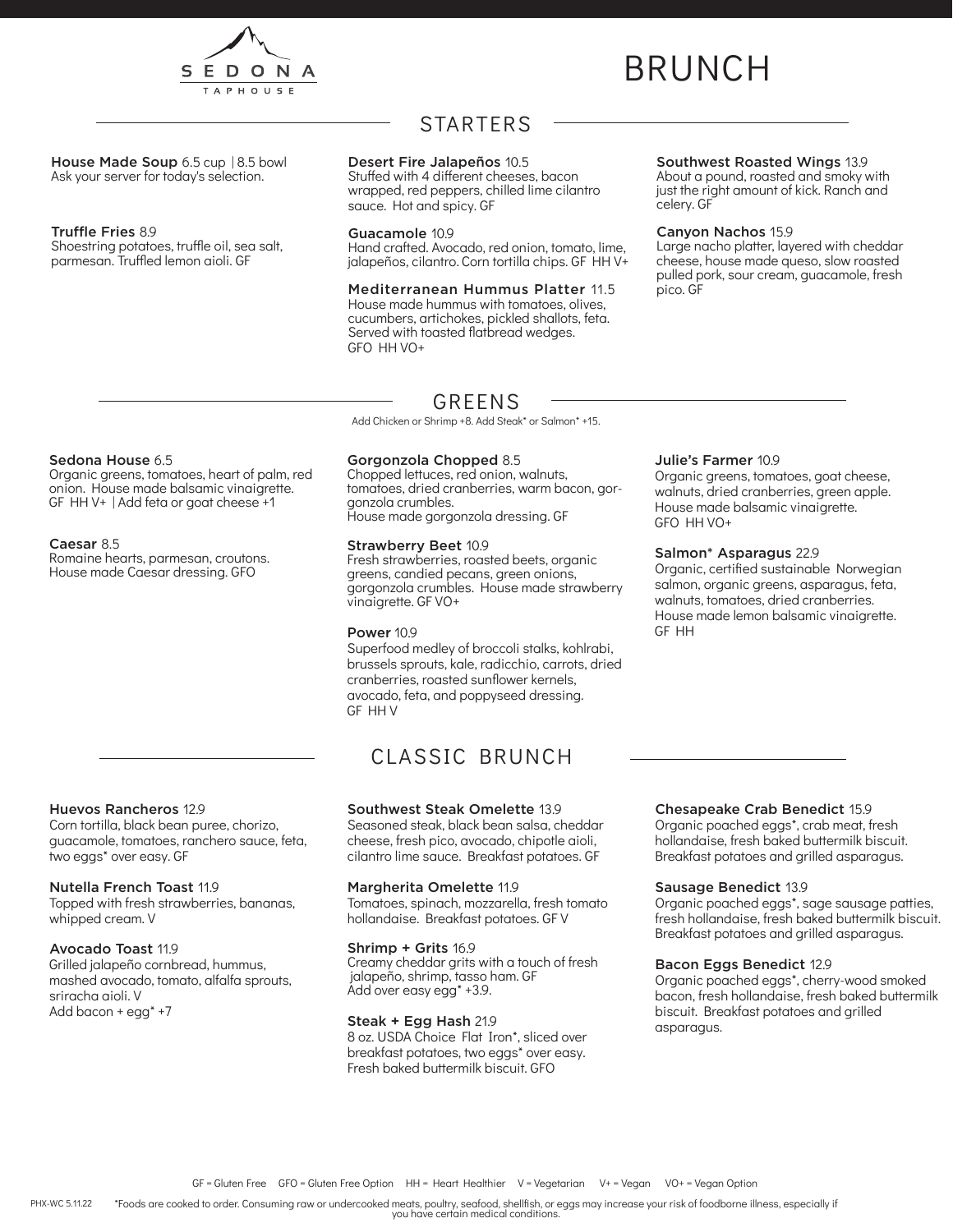## HANDHELDS

Substitute a Cup of Soup, Sedona House Salad, Caesar Salad or Gorgonzaola Chopped Salad +4 Substitute Sweet Potato Fries +2. Substitute Truffle Fries +5

## Crab Cake Sliders 10.9 (2) 14.9 (3)

House made, remolaude, greens, red onions. With greens.

'Kobe Beef'\* Sliders 10.9 (2) 14.9 (3) Wagyu beef, Vermont cheddar, house made sauce, caramelized onions. With greens.

## Prime Rib Sandwich 15.5

Sautéed mushrooms, caramelized onions, fontina cheese, horseradish sauce, toasted artisan roll. Served with natural au jus. GFO

## Alpine Chicken Sandwich 14.9

Grilled chicken, bacon, Alpine swiss, honey mustard, greens, tomato, red onion, toasted potato bun. GFO

## Crispy Chicken Sandwich 14.9

Crispy chicken breast coated in a hot honey glaze, romaine, pickles, ranch, toasted potato bun. GFO

## STH Burger 16.5

7 oz. Wagyu beef\*, pepper jack cheese, jicama slaw, sweet chili glaze, toasted potato bun. GFO

## Alpine Burger 16.5

7 oz. Wagyu Beef\*, Alpine Swiss, sherry sautéed portabella mushrooms, truffle mushroom aioli, caramelized onions, toasted potato bun. GFO

## Hangover Burger 16.5

7 oz. Wagyu beef\*, American cheese, bacon, over easy egg\*, house made sauce, caramelized onions, toasted potato bun. GFO

### Cheeseburger 15.5

7 oz. Wagyu beef\*, romaine, tomato, red onion, pickles, choice of cheese, toasted potato bun. GFO Add cherry-wood bacon +3.9

## The Beyond Burger 15.5

Plant-based veggie burger, American cheese, greens, tomato, red onion, house made sauce, toasted potato bun. GFO VO+

## Meat Lovers Flatbread 10.5

Italian fennel sausage, pepperoni, red onion, mozzarella, parmesan, fresh basil. GFO

## South Rim Shrimp Flatbread 10.5

Shrimp, mozzarella, parmesan. fresh pico, avocado, cilantro. GFO

### BBQ Chicken Flatbread 10.5

Chicken, BBQ sauce, melted mozzarella, red onion. GFO

#### Margherita Flatbread 9.9

Fresh basil, olive oil, garlic, tomato, fresh mozzarella, parmesan, balsamic reduction glaze. GFO V

## ENTRÉES

Antibiotic free, hormone free, cage free poultry. Organic, sustainable, antibiotic free salmon. Braveheart Black Angus Beef®.<br>Toppings for fish include: Herb Butter, Lemon Butter, Lemon Basil Butter, Pineapple Mango Salsa Substitute a Cup of Soup, Sedona House Salad, Caesar Salad or Gorgonzaola Chopped Salad +4 Substitute Sweet Potato Fries +2. Substitute Truffle Fries +5

### Hand Cut Filet Mignon\* 29.9

7 oz. Choice Braveheart Black Angus Beef®. Topped with seasoned butter. Choice of two house made sides. GF

#### Hand Cut NY Strip 28.9 12 oz. Choice Braveheart Black Angus Beef®. Topped with seasoned butter. Choice of two house made sides. GF

Black Angus Flat Iron Steak\* 21.9 8 oz. USDA Choice.

Choice of two house made sides. GF

Grilled Chicken 17.9 8 oz. Side of BBQ. Choice of two house made sides. GF HH

#### Crab Stuffed Shrimp 23.9 Large shrimp stuffed with jumbo lump crab meat, fresh spinach, lemon butter, garlic whipped potatoes. GF

Rockfish\* 24.9

Certified sustainable, fresh caught. Grilled with choice of topping and two house made sides. GF

### Norwegian Salmon\* 22.9

Organic, certified sustainable, fresh caught. Grilled with choice of topping and two house made sides. GF HH

## SIDES + Á LA CARTE

All fresh made sides +3.9 All sides are GF except Buttermilk Biscuit.

Organic Greens Grilled Asparagus Steamed Broccoli Shoestring French Fries Steamed Spinach

Fruit Southwest Corn Garlic Whipped Potatoes Roasted Brussels Sprouts Cherry-wood Smoked Bacon Sage Sausage Patties Breakfast Potatoes (2) Eggs any style Fresh Baked Buttermilk Biscuit\*\*+3 Sweet Potato Fries **+5.9** 

\*Consuming raw or undercooked meats, poultry, seafood, shellfish, or eggs may increase your risk of foodborne illness, especially if you have certain medical conditions. If you have a

food allergy, please speak to the owner, manager, chef or your server.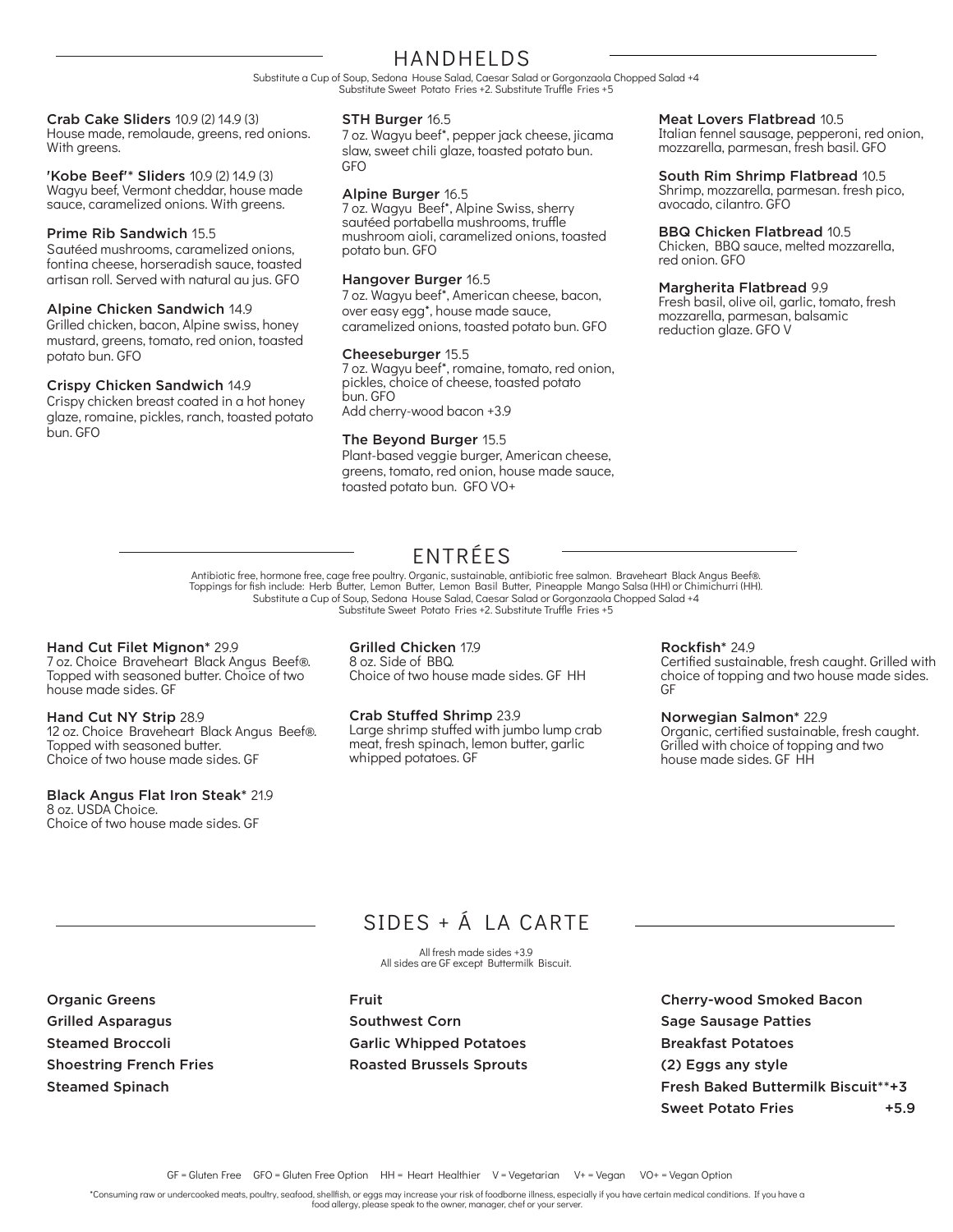## WINE

HOUSE 8 Chardonnay, Pinot Grigio, Pinot Noir, Cabernet Sauvignon, White Zinfandel

| WHITE                      | <b>Brancott Sauvignon Blanc</b><br>Napa Cellars Sauvignon Blanc<br><b>Barone Fini Pinot Grigio</b><br><b>Montinore Pinot Gris</b><br><b>Fess Parker Chardonnay</b><br><b>Hess Chardonnay</b><br><b>Grove Ridge Chardonnay</b><br>Julia James Chardonnay<br><b>Chateau Ste. Michelle Dry Riesling</b><br><b>Heinz Eifel Riesling</b><br><b>Villa Pozzi Moscato</b> | Marlbourough, New Zealand<br>Napa Valley, California<br>Trentino-Alto Adige, Italy<br>Willamette, Oregon<br>Santa Barbara, California<br>California<br>Central Coast, California<br>California<br>Columbia Valley, Washington<br>Rheinhessen, Germany<br>Sicily, Italy | 12   46<br>11   42<br>10 39<br>$12 \mid 46$<br>15 55<br>10 39<br>9 34<br>$11 \mid 42$<br>9 34<br>9 34<br>9 34 |
|----------------------------|-------------------------------------------------------------------------------------------------------------------------------------------------------------------------------------------------------------------------------------------------------------------------------------------------------------------------------------------------------------------|------------------------------------------------------------------------------------------------------------------------------------------------------------------------------------------------------------------------------------------------------------------------|---------------------------------------------------------------------------------------------------------------|
| ED<br>$\simeq$             | <b>Firestead Pinot Noir</b><br><b>Cloud Break Pinot Noir</b><br><b>Skyfall Merlot</b><br>Michael David 'Freakshow' Red Blend<br><b>Ruca Malen Malbec</b><br>District 7 Cabernet Sauvignon<br>Josh Cellars Cabernet Sauvignon<br>Joel Gott 815 Cabernet Sauvignon<br>Ramon Bilbao 'Crianza'                                                                        | Willamette, Oregon<br>Central Coast, California<br>Columbia Valley, Washington<br>Lodi, California<br>Mendoza, Argentina<br>Central Coast, California<br>California<br>California<br>Rioja, Spain                                                                      | 14   44<br>9 33<br>$12 \mid 46$<br>15 55<br>11   42<br>10 39<br>$12 \mid 46$<br>$12 \mid 46$<br>14 50         |
| ЭS<br>$\circ$<br>$\propto$ | Rosé de Provence 'Fleurs de Prairie'<br>Bieler Pére et Fils                                                                                                                                                                                                                                                                                                       | Cótes de Provence, France<br>Cótes de Provence, France                                                                                                                                                                                                                 | 11   42<br>9 34                                                                                               |
| SPARKLING                  | La Luca Prosecco<br>Casa del Mar Brut Rosé<br><b>Comte de Bucques Brut</b><br>Codoníu Clasico Brut                                                                                                                                                                                                                                                                | Veneto, Italy<br>Spain<br>France<br>Cantalonia, Spain                                                                                                                                                                                                                  | 9   34<br>10 36<br>8   25<br>10 38                                                                            |
|                            | WINES OF INTEREST<br>Marco Felluga Friuli Bianco<br>Cleto Chiarli 'Lambrusco Grasparossa'<br>Paraduxx 'Proprietary Red'<br><b>Truchard Syrah</b><br><b>Fess Parker 'Frontier Red'</b><br>Longmeadow Ranch 'Farmstead Cabernet'<br>RESERVE SELECTION                                                                                                               | Italy<br>Italy<br>Napa Valley, California<br>California<br>Central Coast, California<br>Napa Valley, California                                                                                                                                                        | $12 \mid 46$<br>9 34<br>16 60<br>14 50<br>9 34<br>58                                                          |

| Mumm Brut Champagne                  | Champagne, France       | 58 |
|--------------------------------------|-------------------------|----|
| Veuve Clicquot Champagne             | Champagne, France       | 85 |
| Trefethen 'Oak Knoll' Chardonnay     | Napa Valley, California | 58 |
| Saintsbury 'Stanly Ranch' Pinot Noir | Los Caneros, California | 80 |
| 'The Prisoner' Red Blend             | Napa Valley, California | 85 |
| Duckhorn Cabernet Sauvignon          | Napa Valley, California | 95 |